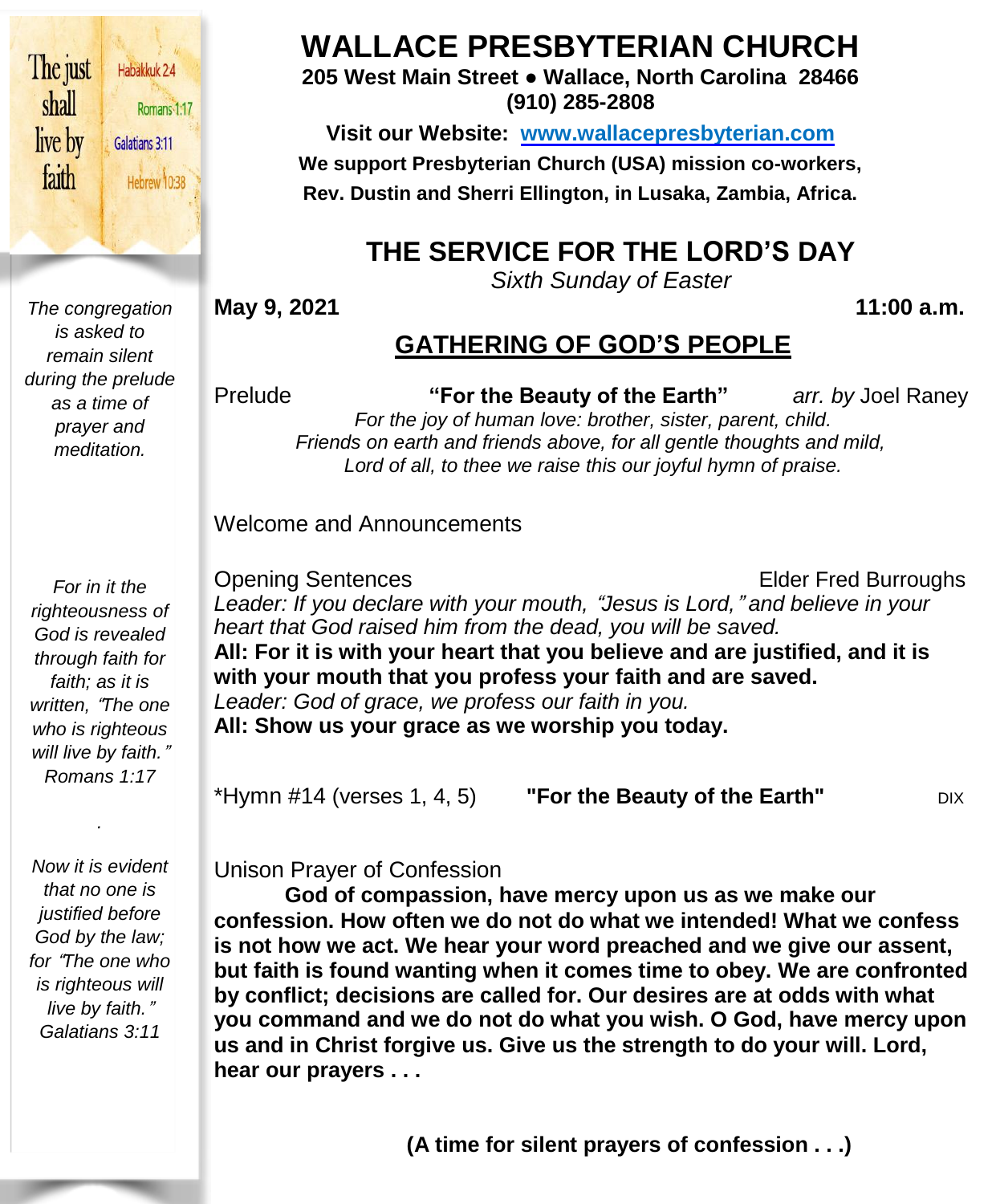*It will be reckoned [as righteousness] to us who believe in him who raised Jesus our Lord from the dead, who was handed over to death for our trespasses and was raised for our justification. Romans 4:24-25*

"*We reject the false doctrine, as though there were areas of our life in which we would not belong to Jesus Christ, but to other lords areas in which we would not need justification and sanctification through him.*" *The Theological Declaration of Barmen (Germany, 1934), in defiance of the ideals of Hitler*'*s National Socialism*

*Since all have sinned and fall short of the glory of God; they are now justified by his grace as a gift, through the redemption that is in Christ Jesus.*" *Romans 3:23-24*

#### Responsive Assurance of Pardon

*Leader: Paul reminds us how we also must consider ourselves dead to sin and alive to God in Christ Jesus.* "*For if we have been united with him in a death like his, we will certainly be united with him in a resurrection like his.*" **All: In Christ we may live anew, with the assurance of Jesus Christ that in him we are forgiven.**

Gloria Patri **Glory Be to the Father Glory be to the Father, and to the Son, and to the Holy Ghost; as it was in the beginning, is now, and ever shall be, world without end. Amen, amen.**

### **PROCLAIMING GOD'S WORD**

Children's Sermon

Prayer for Illumination

**God of all grace, we give thanks for every good and perfect gift that comes from you, the Father of heavenly light. Guide us, O God, by your Word and Spirit, that in your light we may see light, in your truth find freedom, and in your will discover peace; through Christ our Lord. Amen.**

| <b>Old Testament Lesson</b><br><b>Burroughs</b> | Habakkuk 2:1-4             | Elder Fred            |
|-------------------------------------------------|----------------------------|-----------------------|
| Epistle Lesson                                  | Galatians 1:13-17; 2:11-21 |                       |
| Sermon                                          | "Got Right With God"       | Dr. Philip K. Gladden |

A Time for Silent Reflection

Pastoral Prayer with the Lord's Prayer

**Our Father who art in heaven, hallowed be Thy name. Thy kingdom come, Thy will be done, on earth as it is in heaven. Give us this day our daily bread; and forgive us our debts, as we forgive our debtors; and lead us not into temptation, but deliver us from evil. For Thine is the kingdom and the power and the glory, forever. Amen.**

### **GIVING THANKS TO GOD**

Presentation of Tithes and Offerings

Offertory **"How Can I Keep from Singing?"** *arr. by* John Dixon *No storm can shake my inmost calm, while to that rock I'm clinging. Since love is lord of heaven and earth, how can I keep from singing?*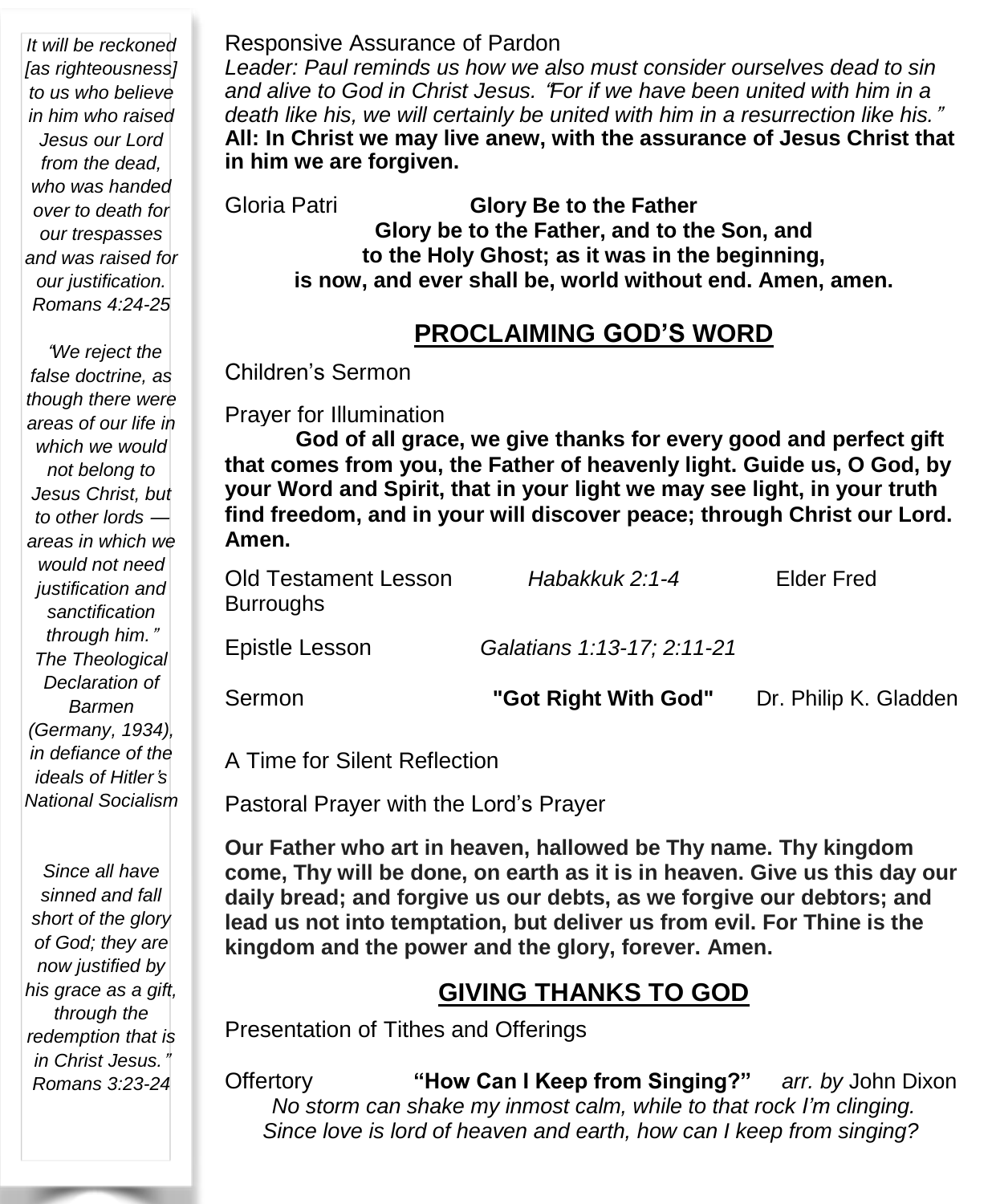\*Doxology and Prayer of Dedication *Praise God from whom all blessings flow; Praise Him all creatures here below; Praise Him above ye heavenly host; Praise Father, Son, and Holy Ghost. Amen.*



The Affirmation of Faith: The Apostle's Creed

**I believe in God the Father Almighty, Maker of heaven and earth.**

 **And in Jesus Christ his only Son our Lord; who was conceived by the Holy Ghost, the third day he rose again from the dead; he ascended into heaven, born of the Virgin Mary, suffered under Pontius Pilate, was crucified, dead, and buried; he descended into hell; and sitteth on the right hand of God the Father Almighty; from thence he shall come to judge the quick and the dead.**

**I believe in the Holy Ghost; the holy catholic Church; the communion of saints; the forgiveness of sins; the resurrection of the body; and the life everlasting. Amen.**

\*Hymn #821 (verses 1, 2, 4) How CAN I KEEP FROM SINGING **"My Life Flows On"** (How Can I Keep from Singing?)

**Benediction** 

Postlude

\**All who are able may stand.*

"*Every week I preach justification by faith to my people, because every week they forget it.*" *Martin Luther (1483-1546 A.D.), German professor of theology, Augustinian monk, leading figure in the Protestant Reformation. Isn*'*t Luther*'*s comment true of all of us?*